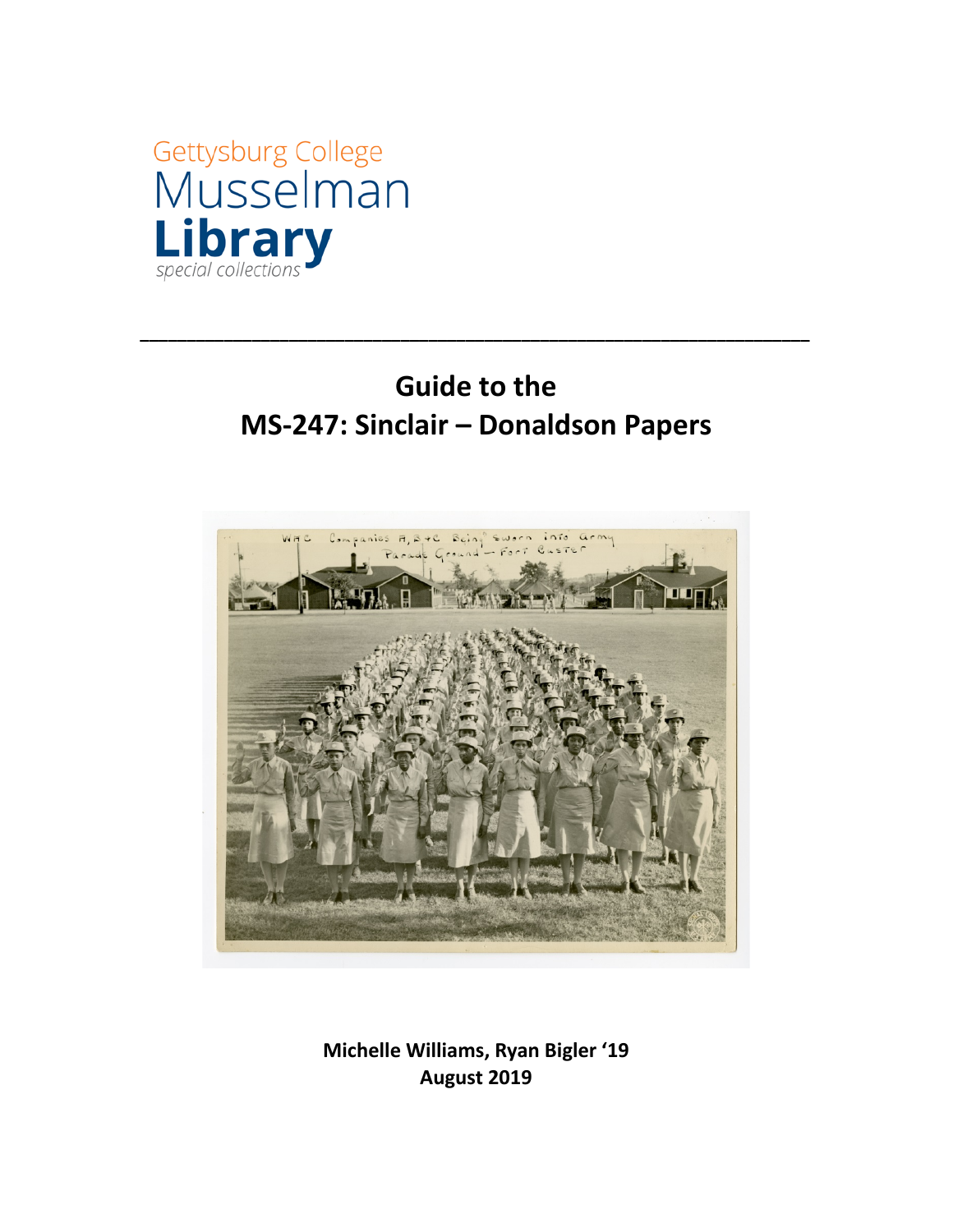# **MS – 247: Sinclair – Donaldson Papers**

(2 boxes, 1 cubic feet) Location: Special Collections

Inclusive Dates: Early  $20<sup>th</sup>$  century - 1985 Bulk Dates: 1942 - 1946

*Processed by: Michelle Williams, Barbara Holley intern; Ryan Bigler '19 August 2019*

## **Provenance**

*Special Collections purchased this collection in 2019 from James E. Arsenault & Company.*

## **Biographical Note**

Connie Sinclair (1911 July 5 - 2009 February 13) and her adoptive sister, Natalie "Jackie" Donaldson (1908 February 19 - 1974 March 4), served in an all African-American Women's Army Auxiliary Corp during World War II. Sinclair served in the U.S. Army from 1943 to 1946, reaching the rank of first lieutenant. After the war, she became the director of the Service Club Number Two at Fort Chaffee, Arkansas. She went on to teach Spanish at Van Buren Public School and Ramsey Junior High.

During the war, Donaldson rose to the rank of Captain and was a part of the first group of black commissioned officers who graduated from Fort Des Moines, Iowa. Donaldson would serve at Fort Huachuca, Arizona before her company was disbanded in 1945.

## **Historical Note**

The Women's Army Auxiliary Corps was formed in May 1942, with members becoming the first women other than nurses to serve within the U.S. Army. The first jobs available were switchboard operators, mechanics, and bakers, but within one year, over 400 jobs were filled, including postal clerks, stenographers, and armors. In July of 1943, the W.A.A.C. was converted to an active duty status within the Army (W.A.C.), which gave women all the rank and benefits of their enlisted male counterparts. About 150,000 women served in the W.A.A.C. and W.A.C. during WWII between the years 1942 and 1945. The branch was disbanded in 1978 and the female units were unified with the male units.

Sinclair and Donaldson were part of the all African-American Thirty-Second and Thirty-Third W.A.A.C. companies, which became the first units assigned to a military instillation within the United States. The companies were organized in Iowa in 1942 and in December of that year, reported to Fort Huachuca, Arizona, the largest black military post at the time. Under the command of Fort Des Moines's first class of commissioned officers, including Donaldson, members performed clerical and administrative work.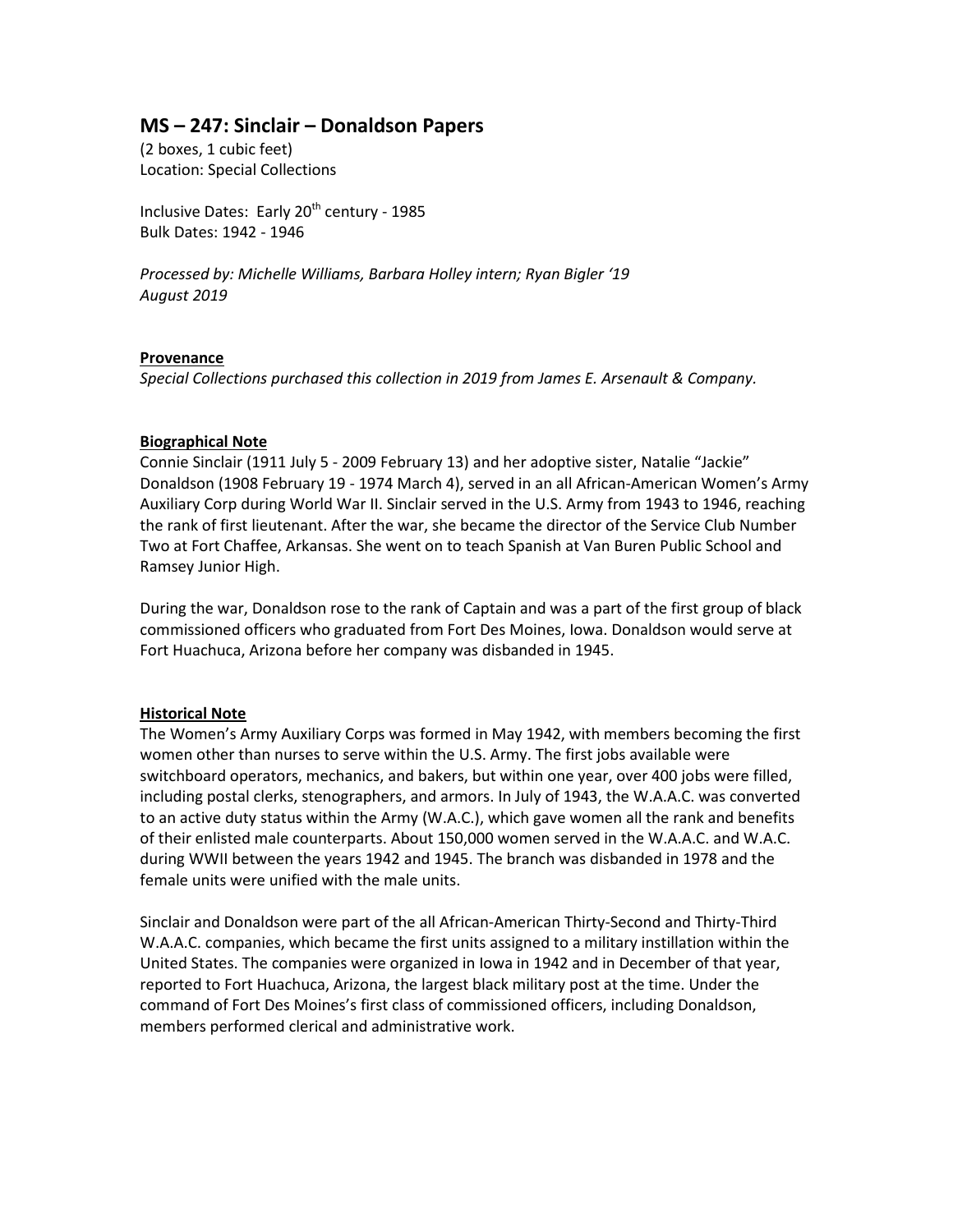#### **Scope and Content Notes**

The Sinclair - Donaldson Collection includes photographs and ephemera saved by Connie Sinclair, an African-American W.A.C. member who served during WWII. It consists of sepiatoned and black and white photographs taken during training and enlistment, many captioned. Among the images are official Army photos, including women in a mess hall, the Nurse Corp at Fort Huachuca, and Native American soldiers at the same location.

Also contained within this collection are military pins, patches, and insignia, including the Pallas Athene and Sinclair's dog tag; a W.A.C. song book from 1944; and Sinclair's Service Recognition certificate. Two Service Club scrapbooks from the 1950's are contained in this collection from Sinclair's time as director. Also, family photographs, a family record book, letters, poetry, and newspaper clippings from the 50's and 80's.

## **Subjects**

[World War, 1939-1945 --](https://gettysburg.primo.exlibrisgroup.com/discovery/search?query=sub%2Cexact%2CWorld%20War%2C%201939-1945%20--%20United%20States%2CAND&vid=01GETTYSBURG_INST%3AMUSCAT&mode=advanced) United States World War, 1939-1945 -- Photography World War, 1939-1945 -- Women -- United States World War, 1939-1945 -- Participation, Female World War, 1939-1945 -- Participation, African-American Women soldiers -- United States -- History --  $20<sup>th</sup>$  century African American soldiers -- History --  $20<sup>th</sup>$  century African American women -- History -- 20<sup>th</sup> century United States -- Armed Forces -- Women

#### **Series Description**

This collection is divided into five Series. **Series 1**: World War II **Series 2**: Records of Family and Friends **Series 3:** Newspaper Clippings **Series 4:** Miscellaneous **Series 5:** Service Club

#### **Box List**

## **Box 1**

1-0 Finding Aid, Biographical Information, and Inventory List

## **Series 1**

- 1-1 Photographs WWII
	- 8x10 photographs (x25)
	- 5x7 Photograph (x1)
	- 5x4 Photograph (x1)
	- 6x4 Photograph (x1)
- 1-2 Pins, Patches, and Insignia
	- Air Force patch
	- Fifth Army patch
	- Paratroopers patch
	- Second Lieutenant pin
	- Captain pin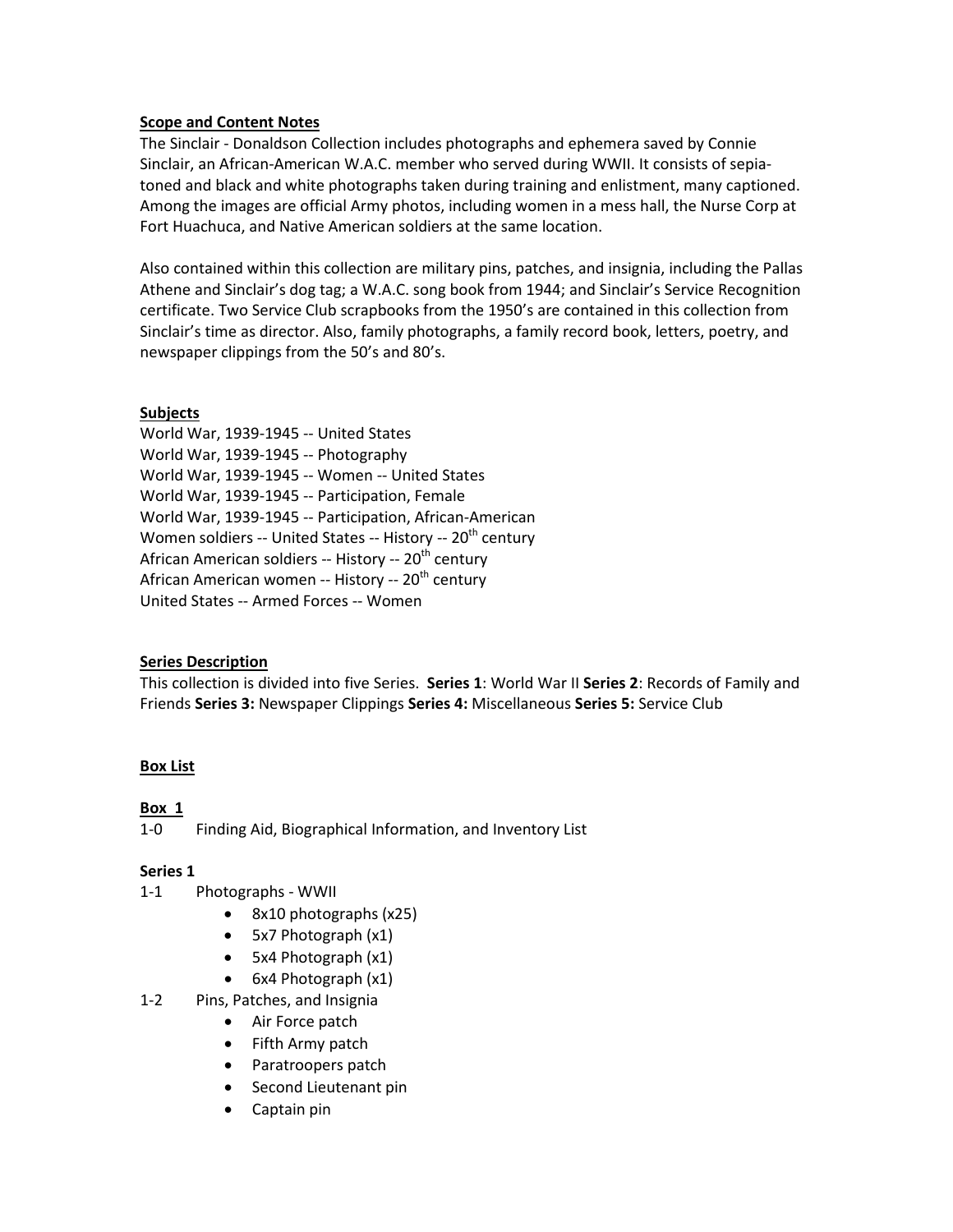- Major pin
- Pallas Athene pin
- Caduceus pin
- U.S. Army pin
- W.A.C. Service medal
- American Theater medal
- Connie Sinclair dog tag
- 1-3 Memorabilia
	- State of Illinois Service Recognition Certificate, Connie Sinclair 1947
	- W.A.C. Song Book 1944 January 1

## **Series 2 Records of Family and Friends**

- 1-4 Photographs Family and Friends
	- Photographs (x31)
- 1-5 Record Book
	- "My Personal History and Family Record" presented to Corrine E. Stuart-Sinclair, by her daughter, Alberta - 1953 December 25
- 1-6 Letters
	- To: Mrs. J.S. Hawkins, From: Natalie F. Donaldson
	- To: Daddy, From: Jackie
	- To: "honey," From: "Me" and Connie
	- To: "sugar puddin'," From: "Your child"
	- To: Dad, From: "All your children"
	- To: Pat Layton, From: Tommy
- 1-7 High School Dedication
	- Dedication, Randolph High School, Class of 1969 1970; 1980 July 5
- 2-1 Diploma Natalie Franklin (Donaldson)
	- West High School, 1921 June 9

## **Series 3 Newspaper Clippings**

- 1-8 Defender 1955
	- "Highlights of Dorie Miller Memorial Foundation Program in Chicago," 1955 October 15
- 1-9 Arkansas Gazette 1959
	- Section E, 1959 May 24
- 1-10 Southwest Times Record 1985
	- Section A pp 5-8, 1985 April 25
	- Section A pp 5-8, 1985 May 1
- 1-11 Miscellaneous Clippings
	- "City of Nature" by George Matthew Adams
	- "The Unseen" by George Matthew Adams
	- "The Rebel Sock"